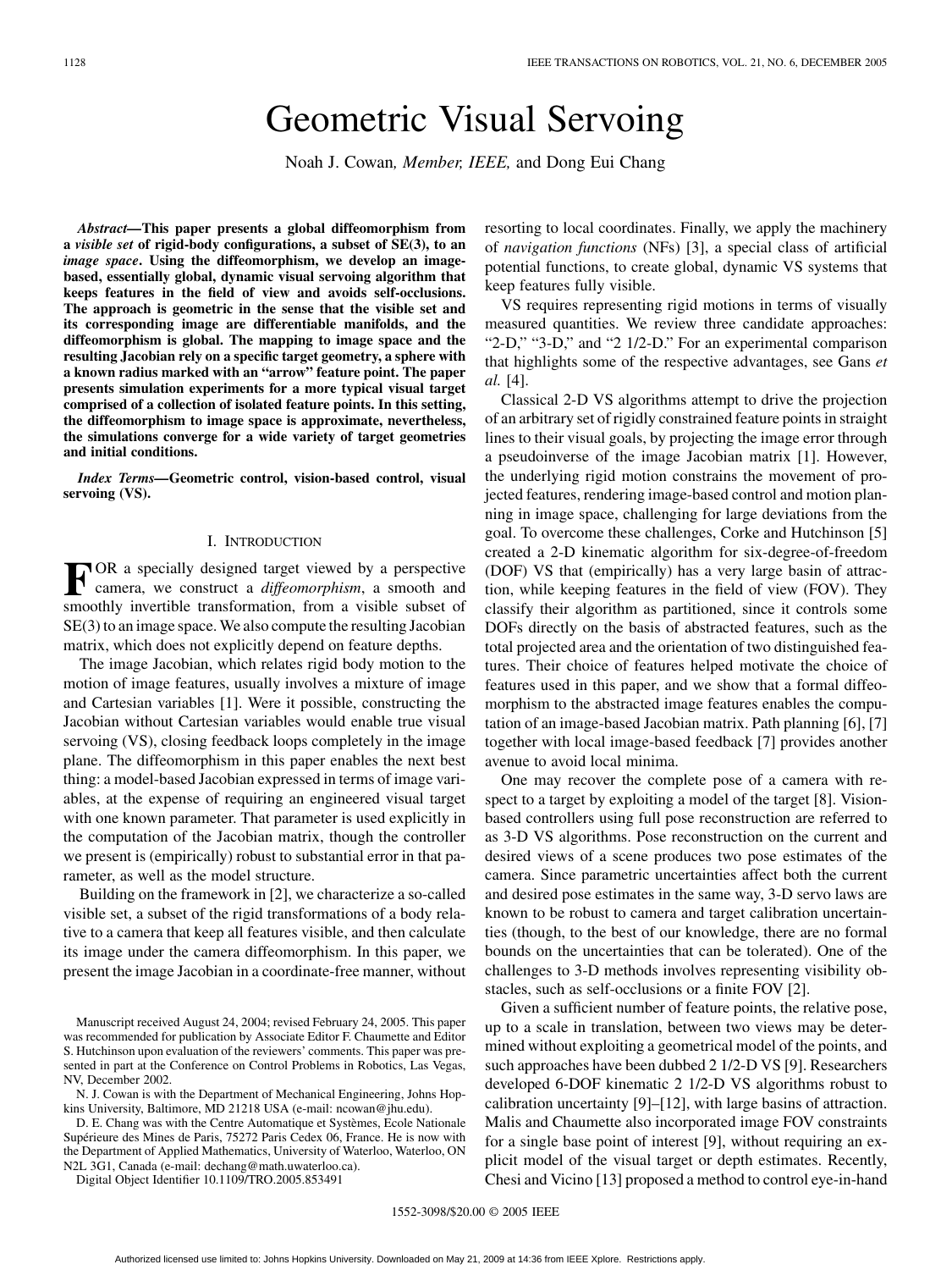servoing that causes the camera to follow nearly circular arcs, while maintaining the features within the FOV, and Zanne *et al.* describe a global planner and control system that maintains feature visibility for kinematic eye-in-hand VS [\[12](#page-10-0)].

This paper uses an explicit target model to compute an image Jacobian, without the need to directly recover the depth of each feature in the scene. Zhang and Ostrowski [\[6](#page-10-0)], [[14\]](#page-10-0) designed a similar model-based VS strategy to control a blimp in three DOFs. When applicable, the *model-based, geometric VS framework* presented in this paper provides several enhancements over existing methods:

- 1) application of NFs enables control of *dynamic* (as well as kinematic) plants;
- 2) eye-in-hand and fixed-camera VS setups fall within the same mathematical framework;
- 3) essentially global1 dynamical convergence is guaranteed, while maintaining feature visibility.

While we suspect at least some robustness to parametric error (a suspicion supported by numerical experiments), significant work remains to show this formally, and to characterize how much parametric error can be tolerated.

## II. SIX-DOF DIFFEOMORPHISM TO IMAGE SPACE

We posit a specific visual target, designed as follows.

- 1) **A spherical body, of radius**  $\rho$ . As the body moves away from the camera, its projection gets smaller. Roughly speaking, the position and size of the body's image encodes the position of the center of the body relative to the camera.
- 2) **A single point on the body**. Adding a visible point to the body breaks the visual symmetry, allowing us to resolve two rotational DOFs from the location of the feature point on the image.
- 3) **A unit vector tangent to the body**. The final DOF is resolved by considering the orientation on the image of a projected vector attached to our feature point on the body.

Such a target might be useful for factories, spacecraft docking stations, and helicopter landing beacons. For unstructured settings, Section V demonstrates how to apply the results to a visual target consisting of a "cloud of points."

Zhang and Ostrowski [[6\]](#page-10-0), [[14\]](#page-10-0) developed the idea of projecting a spherical body to an image plane for 3-DOF VS of a blimp relative to a large ball. This paper builds on that work by incorporating additional markings on the body to encode rotational information. The features used in this paper are also motivated by the partitioned features used by Corke and Hutchinson [\[5](#page-10-0)].

## *A. Notation and Definitions*

The notation for this paper is summarized in Table I.

Consider a perspective ("pinhole") camera with right-handed rigid frame  $\mathcal{F}_c$  such that its origin is located at the pinhole (or optical center), and the camera frame's  $z$  axis is aligned with

<sup>1</sup>All initial conditions but a set of measure zero converge. Note that for dynamical systems evolving on certain manifolds, such as SE(3), global convergence via smooth feedback is impossible [\[15](#page-10-0)].

TABLE I LIST OF SYMBOLS

| Symbol                                                                  | Description                                                         |
|-------------------------------------------------------------------------|---------------------------------------------------------------------|
| $e_1, e_2, \ldots \in \mathbb{R}^n$                                     | standard basis                                                      |
| $\mathcal{F}_c$ , $\mathcal{F}_h$                                       | camera / body frame                                                 |
| $v^a, v^a$                                                              | point and vector relative to $\mathcal{F}_a$                        |
| $H = (R, d) \in SE(3)$                                                  | rigid transformation of $\mathcal{F}_b$ relative to $\mathcal{F}_c$ |
| $r_i, i = 1, 2, 3$                                                      | columns of rotation, $R$                                            |
| $\nu:SE(3) \rightarrow \mathbb{R}$                                      | visibility function, (8)                                            |
| $\mathcal{V} \subset \text{SE}(3)$                                      | visible configurations, (8)                                         |
| $\pi: (\mathbb{R}^3 - \{0\}) \to \mathbb{S}^2$                          | image projection model, (1)                                         |
| $\lambda \in (0,1)$                                                     | projected body radius, (6)                                          |
| $s \in \mathrm{S}^2$                                                    | projected centroid, (6)                                             |
| $Q \in SO(3)$                                                           | projected rotation, (11)                                            |
| $y=(Q,\lambda,s)=c(H)$                                                  | camera map, (12)                                                    |
| $\mathcal{Y} \subset SO(3) \times [0,1] \times S^2$                     | image feature space, (13)                                           |
| $C(y) = T_H c _{H=c^{-1}(y)}$                                           | image-based Jacobian (18)                                           |
| $\lambda_{\min}, \lambda_{\max} \in (0, 1)$                             | safe limits for $\lambda$ (26)                                      |
| $\theta \in (0, \pi/2)$                                                 | FOV occlusion angle (26)                                            |
| $\varepsilon \in (0, \lambda_{\min})$                                   | self occlusion safety margin (26)                                   |
| $\mathcal{Z} = \mathcal{B} \times S^1 \times [-1,1] \times \mathcal{B}$ | occlusion-free model space (27)                                     |
| $z=(v,\alpha,\zeta,u)\in\mathcal{Z}=f(y)$                               | model space diffeomorphism (28)                                     |
| $F(y) = T_u f$                                                          | Jacobian of $f(31)$                                                 |

the optical axis. The camera observes features of a rigid body, affixed with rigid frame  $\mathcal{F}_b$ . Let

$$
H = (R, d) \in SE(3), \quad \text{where} \quad R \in SO(3), \ d \in \mathbb{R}^3
$$

denote the rigid transformation of  $\mathcal{F}_b$  relative to  $\mathcal{F}_c$ . A point expressed with respect to the body frame as  $p^b$  appears as  $p^c =$  $Rp^{b} + d$  with respect to the camera frame. Similarly, if  $v^{b} \in$  $\mathbb{R}^3$  is a vector in the body frame, then  $v^c = Rv^b$  is the same vector with respect to the camera frame. In an abuse of notation, we will often write  $p^c = H p^b$ , implicitly using homogeneous coordinates. One last notational abuse entails the conflation of a point p with the vector from the origin of a frame  $\mathcal{F}_a$  to that point. We will write both point and vector as  $p^a$ .

Let  $p = (p_1, p_2, p_3) \in \mathbb{R}^3$  denote a point expressed in the camera frame. Assuming a fully calibrated camera, recall that the image-plane projection is given by  $(u, v)$  =  $(1/p_3)(p_1, p_2) \in \mathbb{R}^2$ . This can be normalized to define a unit vector  $(u, v, 1) / \sqrt{1 + u^2 + v^2} = p/||p||$ , and thus, for simplicity, we consider a panoramic pinhole model given by

$$
\pi: \left(\mathbb{R}^3 - \{0\}\right) \to \mathbb{S}^2
$$

$$
: p \mapsto \frac{p}{\|p\|} \tag{1}
$$

where  $S^2 = \{v \in \mathbb{R}^3 : v \cdot v = 1\} \subset \mathbb{R}^3$ . To keep features within a finite FOV, one may introduce an appropriate imagespace obstacle into the controller design (see Section IV).

Given a manifold X, then  $T_x X$  is the tangent space to the manifold at the point  $x \in \mathcal{X}$  and  $T\mathcal{X} = \bigcup_{x \in \mathcal{X}} T_x \mathcal{X}$  is the tangent bundle. Consider a point  $p \in \mathbb{R}^3$ , together with a vector  $a \in T_p \mathbb{R}^3$ , located at p. Together, the pair define a point in the tangent bundle of  $\mathbb{R}^3$ , namely,  $(p, a) \in T\mathbb{R}^3$ . One can show that the tangent mapping  $T\pi : T\mathbb{R}^3 \to TS^2$  is given by

$$
T\pi : (p, a) \mapsto (\pi(p), T_p\pi \cdot a) \in TS^2 \tag{2}
$$

where

$$
T_p \pi = \frac{1}{\|p\|} \left( I_{3 \times 3} - \pi(p)\pi(p)^T \right) \tag{3}
$$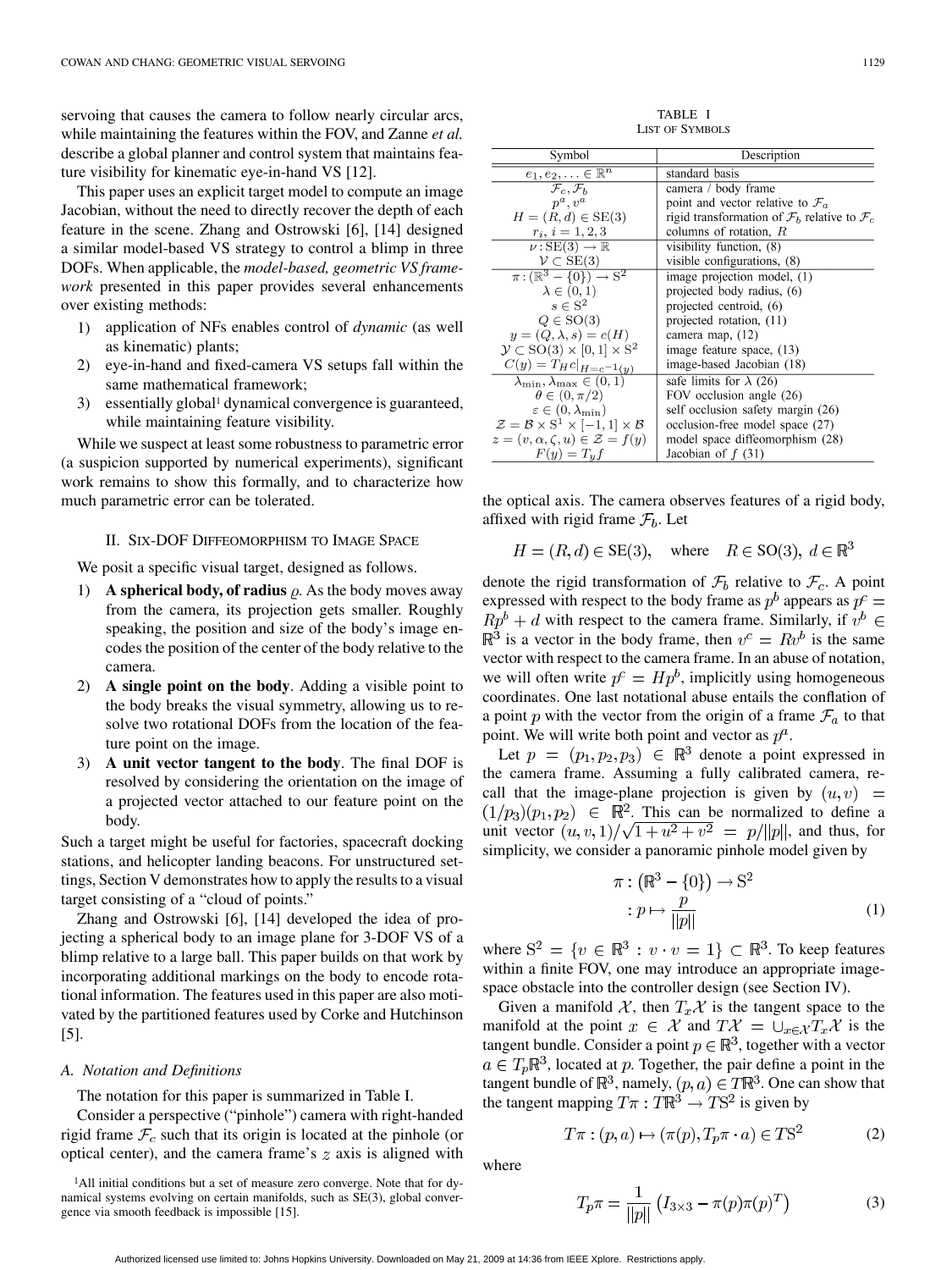is the Jacobian matrix of the mapping  $\pi$  at p. It will be useful later to define the unit tangent map  $T^1\pi : T\mathbb{R}^3 \to T^1\mathbb{S}^2$ , where  $T<sup>1</sup>S<sup>2</sup>$  denotes the unit tangent bundle of  $S<sup>2</sup>$ , given by  $T<sup>1</sup>\pi$ :  $(p, a) \mapsto (\pi(p), v)$ , where

$$
v = \frac{T_p \pi \cdot a}{\|T_p \pi \cdot a\|}.
$$
\n(4)

Note that this mapping has a singularity when  $\alpha$  points along the ray defined by  $p$  and the camera origin.

Two distinct points, say  $b, p \in \mathbb{R}^3$ , might be modeled as a base point  $b \in \mathbb{R}^3$  and a vector  $a = p - b \in T\mathbb{R}^3$ . One can show that  $T^1 \pi(b, a) = (\pi(b), v)$ , where

$$
v = \frac{T_b \pi \cdot a}{\|T_b \pi \cdot a\|} = \frac{T_b \pi \cdot (\pi(p) - \pi(b))}{\|T_b \pi \cdot (\pi(p) - \pi(b))\|} \tag{5}
$$

and thus  $v \in T^1_{\pi(b)} S^2$  can be easily constructed from measured features.

# *B. Diffeomorphism to Image Space*

Attach the body frame to the center of the sphere, so that the location of the body relative to the camera origin is given by the rigid translation d. If  $||d|| > \varrho$ , i.e., the body of radius  $\varrho$  remains bounded away from the camera origin, then the surface of the body double covers a topological disc on  $S^2$  via the map  $\pi$ . The edge of the disc, a planar slice of the image sphere, is a perfect circle of radius<sup>2</sup>

$$
\lambda = \frac{\varrho}{\|d\|}, \quad \varrho < \|d\| < \infty.
$$

(The circle radius  $\lambda$  appears dimensionless, because the image sphere was normalized to unit radius). The center of the circle on the image sphere is given by

$$
s = \frac{d}{\|d\|}.
$$

Let  $\mathcal{R}_{\varrho} := \{ d \in \mathbb{R}^3 : ||d|| > \varrho \}$  denote the body positions bounded away from the camera origin. We now have a diffeomorphism  $c_1 : \mathcal{R}_{\varrho} \to (0,1) \times \mathrm{S}^2$  from locations of the body to image measurements, given by

$$
c_1: d \mapsto (\lambda, s). \tag{6}
$$

The inverse of  $c_1$  is given by

$$
d = c_1^{-1}(\lambda, s) = \frac{\varrho}{\lambda} s. \tag{7}
$$

Attach a visible feature point  $b$  to the body's surface. For convenience, align the body frame so that its origin coincides with the center of the body, and assume that the point lies on the negative body frame z axis. Hence, in the body frame,  $b^b = -\rho e_3 =$  $(0,0,-\rho)^T$ .

As we will show (see Fig. 1), the projection of  $b$  to the image sphere,  $q_1 = \pi(b)$ , encodes two rotational DOFs. We encode the final DOF by projecting a unit vector or "arrow"  $a$  tangent to the body at the point  $b$ . In practice, any two distinguishable points on the surface of the sphere can be used to approximate the vector  $a$  (this is discussed further in Section V). Again, for convenience, we assume the vector's body-fixed representation is simply  $a^b = e_2$ . Let  $b^c$  denote the location of the body point



Fig. 1. Projection of a spherical body with a feature point on it to the image sphere. The image-plane measurement is given by  $y = (Q, \lambda, s) = c(H)$ .

 $b$  in the camera frame, and  $a^c$  represent the arrow vector in the camera frame. Recalling that the rotation matrix  $R$  has columns  $(r_1, r_2, r_3)$ , then with respect to the camera frame, we have

$$
b^c = Rb^b + d = d - \varrho r_3, \quad \text{and} \quad a^c = Ra^b = r_2.
$$

Note that  $b^b \cdot a^b = -\varrho e_3 \cdot e_2 = 0$ .

Some configurations cause the body to occlude the feature point b; in particular, we can see the point b only if  $b^c \cdot r_3 > 0$ . So we define a *visibility function* [[2\]](#page-10-0), [\[16](#page-10-0)],  $\nu$ , and an associated *visible set* of rigid transformations,  $V$  by

$$
\nu(H) := (d - \varrho r_3) \cdot r_3 \n\mathcal{V} := \{ H \in SE(3) : \nu(H) > 0 \}.
$$
\n(8)

Note that  $\nu(H) > 0 \Longrightarrow ||d|| > \varrho$ , i.e.,  $d \in \mathcal{R}_{\varrho} = \{d \in \mathbb{R}^3 :$  $||d|| > \varrho$ .

The projection of  $(b, a) \in T\mathbb{R}^3$  to the image sphere is modeled by

$$
T\pi : (b, a) \mapsto (\pi(b), T_b\pi \cdot a) \in TS^2.
$$

We are not concerned with the length of the projection of  $a$ , only the direction. Hence, consider the unit tangent map  $T^1\pi$  in (4), given by

$$
T^{1}\pi : (b, a) \mapsto (q_{1}, q_{2})
$$
\n(9)

where

$$
q_1 = \frac{b^c}{\|b^c\|} = \frac{d - \varrho r_3}{\|d - \varrho r_3\|}, \quad q_2 = \frac{\Gamma_{q_1} a^c}{\|\Gamma_{q_1} a^c\|} = \frac{\Gamma_{q_1} r_2}{\|\Gamma_{q_1} r_2\|} \tag{10}
$$

and  $\Gamma_{q_1} := (I - q_1 q_1^T)$ . Geometrically,  $q_2$  is a unit vector tangent to the image sphere at the point  $q_1$ . The unit vectors  $q_1$  and  $q_2$  are mutually orthogonal. Consider the plane containing the camera origin  $o_c$ , the point b, and the vector  $a$ . The unit vector

<sup>&</sup>lt;sup>2</sup>To compute  $\lambda$ , draw a 2-D cross-section that contains both the camera and body origins, and note from "similar triangles" that  $\lambda : 1 = \varrho : ||d||$ .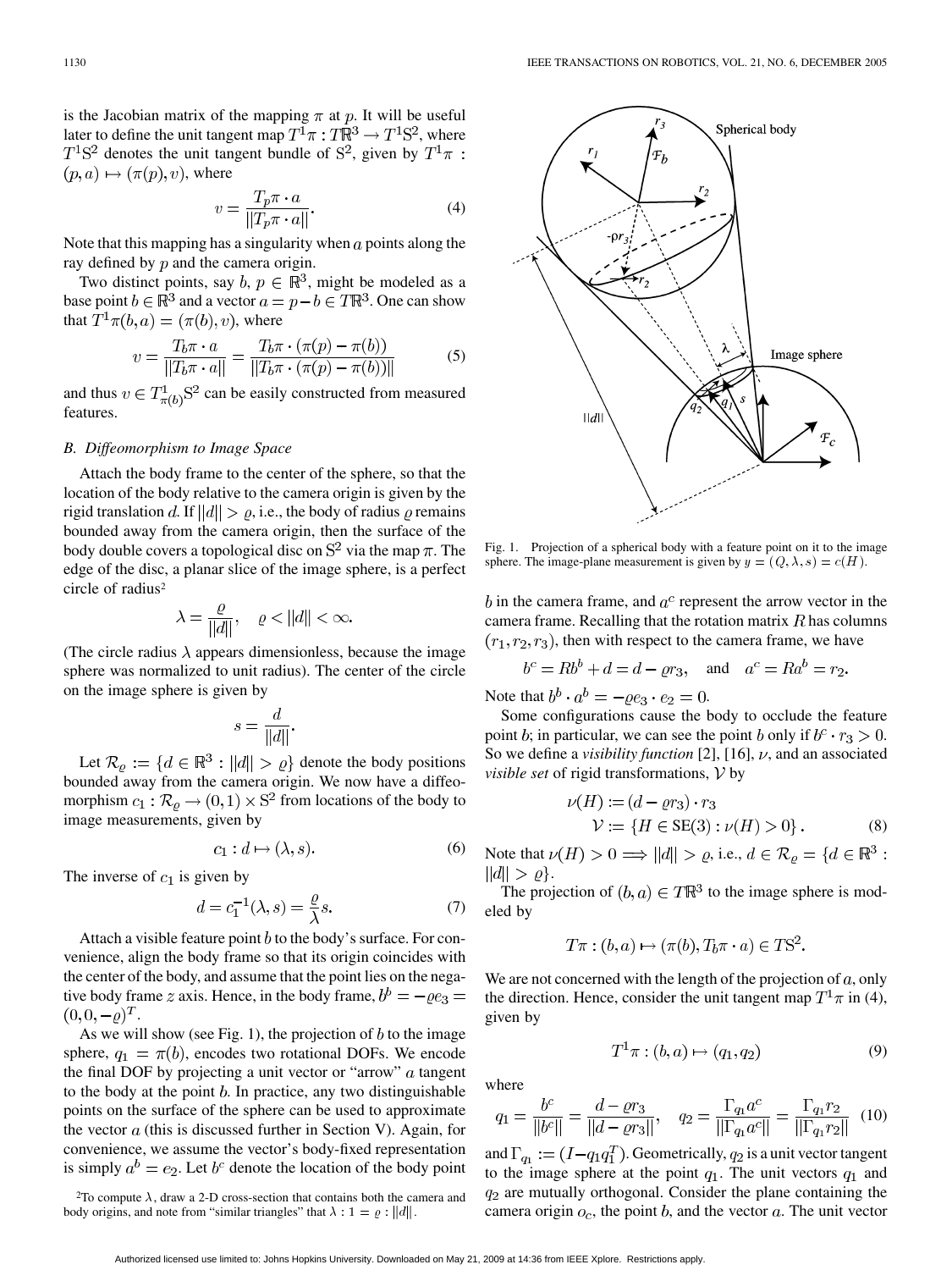$q_3 = q_1 \times q_2$  is normal to that plane. Thus, we define a function  $c_2: \mathcal{V} \rightarrow SO(3)$ 

$$
c_2: H \mapsto [q_1 \quad q_2 \quad q_3] = Q. \tag{11}
$$

*Proposition I:* The function  $c: V \rightarrow V$ , defined by

$$
c(H) := (c_2(H), c_1(d))
$$
 (12)

where

$$
\mathcal{Y} = \left\{ (Q, \lambda, s) \in SO(3) \times (0, 1) \times S^2 : q_1 \cdot s > \sqrt{1 - \lambda^2} \right\}
$$
\n(13)

is a diffeomorphism, i.e.,  $V \simeq Y$ .

The proof is given in Appendix I.

## III. IMAGE JACOBIAN

To be applicable to VS, we present a representation of the tangent map  $Tc: TV \rightarrow TV$ , its inverse  $Tc^{-1}$ , and the cotangent map  $T^*c: T^*\mathcal{Y} \to T^*\mathcal{V}$ , with the following commutative diagram in mind:

$$
TV \xrightarrow[Tc^{-1}]{Tc} TV
$$
  
\n
$$
\downarrow
$$
  
\n
$$
\downarrow
$$
  
\n
$$
\downarrow
$$
  
\n
$$
\downarrow
$$
  
\n
$$
\downarrow
$$
  
\n
$$
T^*c^{-1}
$$
  
\n
$$
\downarrow
$$
  
\n
$$
T^*c^{-1}
$$
  
\n
$$
T^*v
$$
  
\n
$$
T^*c
$$

We identify the tangent space  $TSE(3)$  of the Lie group  $SE(3)$ with

$$
TSE(3) \simeq SE(3) \times \mathfrak{se}(3) \simeq SE(3) \times (\mathbb{R}^3 \circledS \mathbb{R}^3) \qquad (14)
$$

where  $\mathfrak{se}(3) \simeq \mathbb{R}^3 \circledS \mathbb{R}^3$  is the Lie algebra of SE(3) with Lie bracket

$$
[(\mathbf{x}, \mathbf{y}), (\mathbf{a}, \mathbf{b})] = (\mathbf{x} \times \mathbf{a}, \mathbf{x} \times \mathbf{b} - \mathbf{a} \times \mathbf{y})
$$

for all  $(x, y)$ ,  $(a, b) \in \mathbb{R}^3 \times \mathbb{R}^3$ . More detail can be found in [\[17](#page-10-0)], for example. The identification occurs via right translation, i.e.,

$$
(H, \dot{H}) \mapsto (H, \dot{H}H^{-1}) \mapsto (H, (\omega, v)) \tag{15}
$$

where

$$
H = \begin{bmatrix} R & d \\ 0^T & 1 \end{bmatrix}, \quad \dot{H} = \begin{bmatrix} \dot{R} & \dot{d} \\ 0^T & 0 \end{bmatrix}
$$

and

$$
\pmb{\omega} = (\dot{R}R^{-1})^\vee, \quad \pmb{v} = -\dot{R}R^{-1}d + \dot{d}
$$

and the "wedge/hat" isomorphism  $\mathbb{R}^3 \simeq \mathfrak{so}(3)$  is defined by

$$
\hat{\phantom{a}}: \begin{bmatrix} \omega_1 \\ \omega_2 \\ \omega_3 \end{bmatrix} \leftrightarrow \begin{bmatrix} 0 & -\omega_3 & \omega_2 \\ \omega_3 & 0 & -\omega_1 \\ -\omega_2 & \omega_1 & 0 \end{bmatrix} : \text{``}
$$

where  $\mathfrak{so}(3)$  is the Lie algebra of SO(3).

Similarly, for each  $y = (Q, \lambda, s) \in \mathcal{Y} \subset SO(3) \times (0, 1) \times S^2$ , we have the following identification:

$$
T_y \mathcal{Y} = T_Q \text{SO}(3) \times T_\lambda(0,1) \times T_s \text{S}^2
$$
  
\n
$$
\simeq \mathbb{R}^3 \times \mathbb{R} \times T_s \text{S}^2
$$
 (16)

where we identify  $T_Q$ SO(3) with  $\mathfrak{so}(3) \simeq \mathbb{R}^3$ , again via right translation

$$
(Q, \dot{Q}) \mapsto (Q, \xi)
$$
 where  $\xi = (\dot{Q}Q^{-1})^{\vee}$ . (17)

Hence, to compute the tangent map  $T_c$  we find the mapping relating the tangent space identifications made above in (14) and (16), namely

$$
\begin{bmatrix} \xi \\ \dot{\lambda} \\ \dot{s} \end{bmatrix} = C(y) \begin{bmatrix} \omega \\ v \end{bmatrix}
$$

where  $y = (Q, \lambda, s) = c(H)$  and

$$
C(y) = \begin{bmatrix} I_{3\times 3} & \frac{1}{\beta} \left( \delta q_1 q_3^T - q_2 q_3^T + q_3 q_2^T \right) \\ 0_{1\times 3} & -\frac{\lambda^2}{\varrho} s^T \\ -\hat{s} & \frac{\lambda}{\varrho} (I_{3\times 3} - s s^T) \end{bmatrix}
$$
(18)

where

$$
\delta = \frac{s \cdot q_2}{\sqrt{\lambda^2 - \sin^2 \phi}}, \quad \beta = \frac{\varrho}{\lambda} (\cos \phi - \sqrt{\lambda^2 - \sin^2 \phi}),
$$
  

$$
\cos \phi = s \cdot q_1 \quad \text{and} \quad \sin \phi = \sqrt{1 - (s \cdot q_1)^2}.
$$

The construction of  $C$  is given in Appendix II.

Some explanation may help clarify why we do not have a  $6\times6$ Jacobian matrix. Since SE(3) is a Lie group, its tangent bundle has a trivial cross-product structure. Thus, rigid velocity vectors are written in  $\mathbb{R}^6$ , resulting in six columns to C. However, we have embedded  $S^2$  into  $\mathbb{R}^3$  as follows:

$$
S^2 = \left\{ s \in \mathbb{R}^3 | ||s|| = 1 \right\}.
$$

With this embedding, we express  $S^2$  (and thus,  $TS^2$ ) globally, but this leads to an extra row in  $C$ .

A set of local coordinates on  $S^2$  yields a  $6\times 6$  Jacobian matrix, as follows. Let  $\psi : U \subset \mathbb{S}^2 \subset \mathbb{R}^3 \to \psi(U) \subset \mathbb{R}^2$  be some local chart, for example,  $(\theta_1, \theta_2) = \psi(s)$  might be the "azimuth and elevation." Then, in local coordinates

$$
J(y) = \begin{bmatrix} I_{3\times 3} & 0 & 0_{3\times 3} \\ 0_{1\times 3} & 1 & 0_{1\times 3} \\ 0_{2\times 3} & 0 & \frac{\partial \psi}{\partial s} \end{bmatrix} C(y)
$$

where  $C(y)$ , given in (18), is a full-rank Jacobian matrix  $J(y) \in$  $\mathbb{R}^{6\times6}$ , locally representing Tc. Using these coordinates,  $Tc^{-1}$ and  $Tc^*$  can be computed locally as  $J^{-1}$  and  $J^T$ , respectively. We take a similar approach in Section IV-D.

For a coordinate-free computation of the inverse and cotangent maps, see [[18\]](#page-10-0).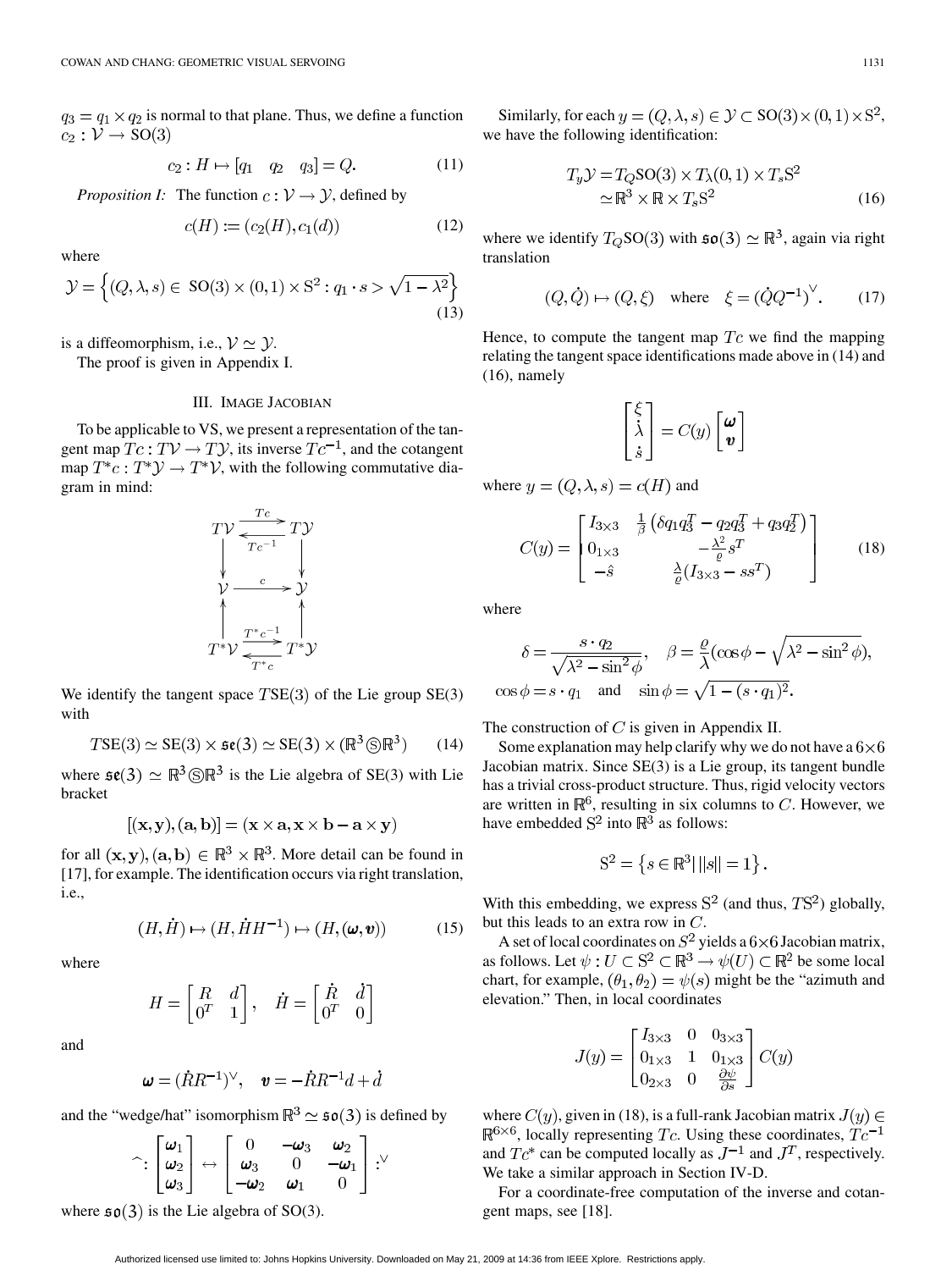#### IV. CONTROLLER DESIGN

#### *A. Plant Model: Eye-in-Hand or Fixed Camera Servoing*

We consider both *eye-in-hand* VS, wherein the camera moves relative to a stationary body, and *fixed-camera* VS, for which a stationary camera observes an actuated moving body. Let  $G =$  $H^{-1}$  denote the transformation of the camera frame  $\mathcal{F}_c$  relative to the inertial body frame  $\mathcal{F}_b$ . Let  $(\Omega,V)$  denote the body-frame velocity of the camera, moving relative to the inertial target frame, and note that

$$
\begin{bmatrix} \widehat{\mathbf{\Omega}} & \mathbf{V} \\ \mathbf{0}^T & 0 \end{bmatrix} = G^{-1} \dot{G} = -\dot{H} H^{-1} = -\begin{bmatrix} \widehat{\boldsymbol{\omega}} & \mathbf{v} \\ \mathbf{0}^T & 0 \end{bmatrix} \qquad (19)
$$

mapping the identification of  $TSE(3)$  given by the right translation of  $\hat{H}$  in (14) and (15) to the left translation of  $\hat{G}$  =  $(d/dt)(H^{-1})$ . Note that this relationship clarifies the kinematic distinction between eye-in-hand and fixed-camera servoing.

For simplicity, we posit a fully actuated purely kinematic plant model

$$
\dot{G} = G \begin{bmatrix} \widehat{\mathbf{\Omega}} & \mathbf{V} \\ 0^T & 0 \end{bmatrix} \quad \text{or} \quad \dot{H} = \begin{bmatrix} \widehat{\boldsymbol{\omega}} & \mathbf{v} \\ 0^T & 0 \end{bmatrix} H \tag{20}
$$

where we treat  $(\omega, v) = -(\Omega, V) \in \mathbb{R}^3 \otimes \mathbb{R}^3$  as control inputs.

## *B. Servoing via Navigation Functions*

The diffeomorphism  $c$ , the visible set  $V$ , and its relatively simple image  $\mathcal Y$  provide substantial leverage into the VS problem. Given a desired configuration  $H^*$ , measured through its image  $y^* = (Q^*, \lambda^*, s^*) = c(H^*)$ , there are many possible image-based control strategies we can employ to achieve our objective of driving  $H \to H^*$ .

One possible open-loop control strategy involves planning a path  $y_d(t) \in \mathcal{Y}$  that moves from the initial configuration to the goal state and following the path via

$$
\begin{bmatrix} \boldsymbol{\omega} \\ \boldsymbol{v} \end{bmatrix} = T_y c^{-1} \begin{bmatrix} \xi_d \\ \dot{\lambda}_d \\ \dot{s}_d \end{bmatrix}
$$
 (21)

where  $(\xi_d, \lambda_d, \dot{s}_d)$  is the desired velocity  $\dot{y}_d$ , expressed using the tangent space identification in (16). The minus sign in the above expression arises due to the relation in (19).

An open-loop strategy, such as the one above, may be undesirable. However, the generation of  $\dot{y}_d$  can also be conceived as a feedback law, for example, by using the method of NFs [[3\]](#page-10-0), [[15\]](#page-10-0), [[19\]](#page-10-0). A substantial benefit of using NFs is that they allow us to address second-order settings with little additional effort, while maintaining similar convergence guarantees [\[19](#page-10-0)]. Moreover, these methods have already proven practicable for dynamic VS [\[2](#page-10-0)]. The following definition gives a set of conditions that guarantee essentially global convergence of an NF-based controller.

*Definition I [[19\]](#page-10-0):* Let  $D$  be a smooth compact connected manifold with boundary, and  $x^* \in \mathcal{D}$  be a point in its interior. A Morse function  $\varphi \in C^2[\mathcal{D}, [0, 1]]$  is called an NF if:

- 1)  $\varphi$  takes its unique minimum at  $\varphi(x^*) = 0$ ;
- 2)  $\varphi$  achieves its maximum of unity uniformly on the boundary, i.e.,  $\partial \mathcal{D} = \varphi^{-1}(1)$ .

For any function satisfying the above definition, the controller given by  $\dot{x} = -\nabla \varphi$  will ensure convergence  $x \stackrel{t \to \infty}{\longrightarrow} x^*$  from essentially all initial conditions in  $\mathcal{D}$  [[19\]](#page-10-0).

Before defining an NF, we first construct a compact domain  $\mathcal{Y}_{\text{safe}} \subset \mathcal{Y}$ , as well as its preimage  $\mathcal{V}_{\text{safe}} = c^{-1}(\mathcal{Y}_{\text{safe}}) \subset \text{SE}(3)$ . Then, we introduce a geometrically simple model space  $\mathcal Z$  that is diffeomorphic to  $\mathcal{Y}_{\text{safe}}$ , and construct the NF  $\tilde{\varphi} : \mathcal{Z} \to [0,1]$ on this model space, with the following diagram in mind:

$$
\mathcal{V}_{\text{safe}} \xrightarrow{c} \mathcal{V}_{\text{safe}} \xrightarrow{f} \mathcal{Z} \xrightarrow{\tilde{\varphi}} \mathbb{R}
$$
\n
$$
\varphi = \tilde{\varphi} \circ f \circ c
$$
\n(22)

where  $f \circ g(x) = f(g(x))$  denotes function composition. Since the dynamical convergence properties of NFs are invariant under diffeomorphisms, we may use the changes of coordinates  $f$  and  $c$  to "pull the NF back" to the workspace. This can be done by either pulling back the gradient vector field through the inverse tangent map

$$
\nabla \varphi = T(f \circ c)^{-1} \nabla \widetilde{\varphi} = (T c^{-1})(T f^{-1}) \nabla \widetilde{\varphi}
$$
 (23)

or by pulling back the covector through the cotangent map

$$
\mathbf{d}\varphi = T^*(f \circ c)\mathbf{d}\widetilde{\varphi} = (T^*c)(T^*f)\mathbf{d}\widetilde{\varphi}.
$$
 (24)

In local coordinates, (23) corresponds to using the "inverse Jacobian matrix" and (24) is the "transposed Jacobian matrix" of the function  $f \circ c$ .

Now, given  $\varphi : \mathcal{V}_{\text{safe}} \to [0, 1]$ , with unique minimum at  $y^*$ , and some other technical properties discussed below, by letting

$$
\begin{bmatrix} \boldsymbol{\omega} \\ \boldsymbol{v} \end{bmatrix} = -\nabla\varphi \tag{25}
$$

the control law given by (25) drives  $H \in \mathcal{V}_{\text{safe}}$  to  $H^*$ , ensuring that y converges to  $y^*$  for all initial conditions, except for a measure-zero set. Using an appropriate damping term and the covector  $d\varphi$ , similar convergence results are readily obtained for second-order Lagrangian plant models [\[2](#page-10-0)], [[3\]](#page-10-0), [\[15](#page-10-0)], [\[19\]](#page-10-0).

# *C. Computing a Safe Domain*

The next step is to compute a compact domain  $\mathcal{Y}_{\text{safe}} \subset \mathcal{Y}$  that is "safe" with respect to the FOV of our camera system in the sense that if  $H \in c^{-1}(\mathcal{Y}_{\text{safe}})$ , then all the necessary features are visible. To illustrate, we treat the FOV as a cone originating at the camera origin, with center along  $e_3$ , as shown in Fig. 2.

We assume that as long as the center of the sphere is within a (conservative) cone, that the entire body is fully visible.3 This can be codified by the inequality constraint  $s \cdot e_3 \geq \cos \theta$ , where  $\theta$  is the angle from  $e_3$  to the edge of a conservative cone within the FOV. Additionally, we constrain  $\lambda \in [\lambda_{\min}, \lambda_{\max}] \subset$  $(0, 1)$ , where the parameters  $\lambda_{\min}$  and  $\lambda_{\max}$  bound the camera

<sup>&</sup>lt;sup>3</sup>It is straightforward, albeit tedious, to find coordinates on SE(3) for the visible domain that results from a rectangular image plane [[2\]](#page-10-0). Such a parameterization in image coordinates y represents work in progress, so we resort at present to a somewhat conservative subset of visible configurations.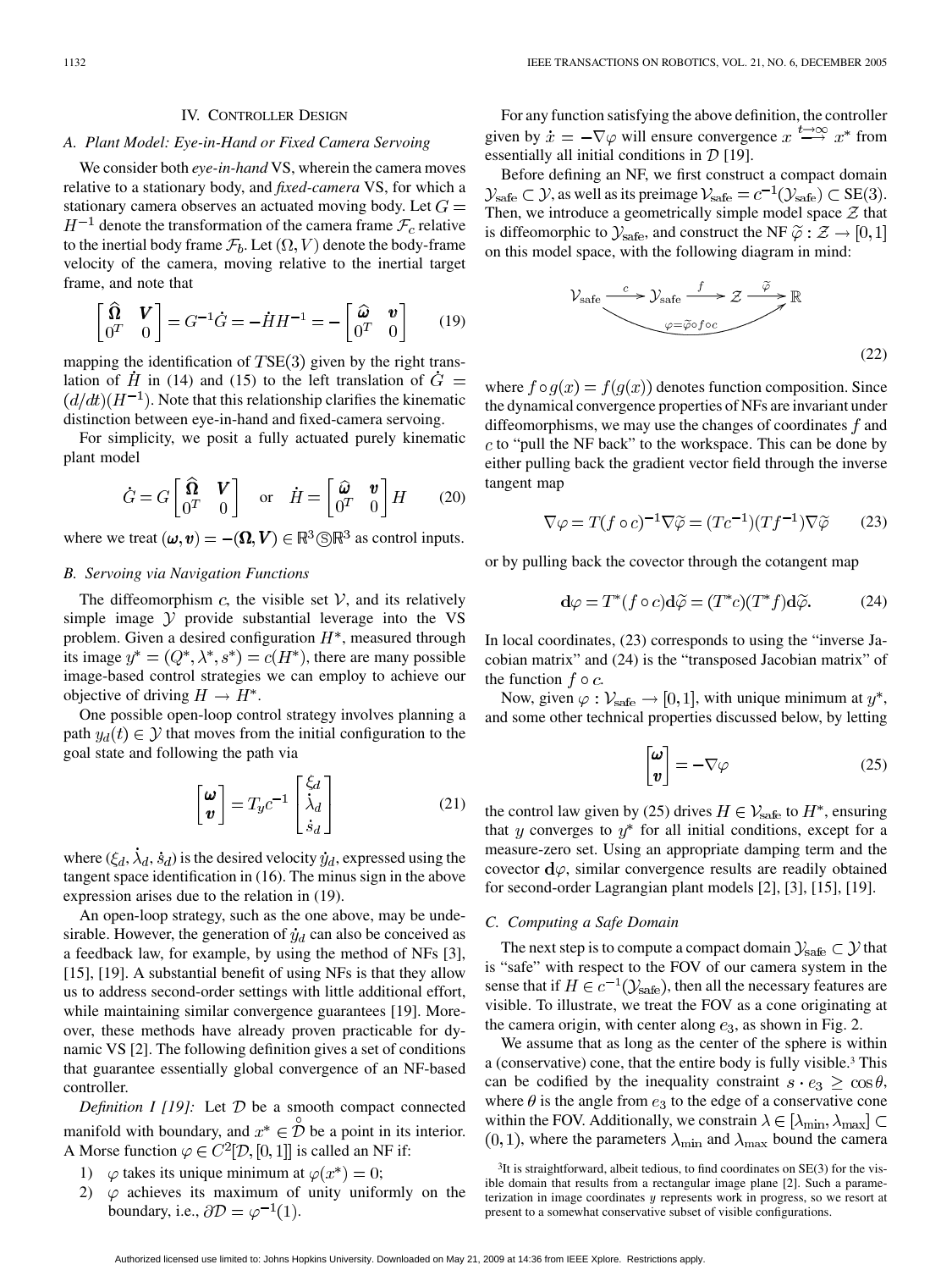

Fig. 2. 2-D cross section of a simplified FOV cone.  $\psi$  is the true FOV angle,  $\theta$  conservatively limits the angle of s relative to the optical axis,  $0 < \lambda_{\min}$  $\lambda_{\text{max}} \leq \sin(\psi - \theta)$  prevent the body from being "too close to" or "too far from" the camera.

displacement from being "too far from" or "too close to" the camera, respectively. Finally, we keep  $q_1$  from being too close to the edge of the projected circle, namely,  $q_1 \cdot s$   $\geq$  $\sqrt{1-(\lambda-\varepsilon)^2}$ , where  $0 < \varepsilon < \lambda_{\min}$  is a small positive constant safety margin. Putting these constraints together yields the compact manifold

$$
\mathcal{Y}_{\text{safe}} = \left\{ y = (Q, \lambda, s) \in \text{SO}(3) \times [\lambda_{\min}, \lambda_{\max}] \times \text{S}^2 : \right. \left. s \cdot e_3 \ge \cos \theta, q_1 \cdot s \ge \sqrt{1 - (\lambda - \varepsilon)^2} \right\} \subset \mathcal{Y} \quad (26)
$$

where  $\theta \in (0, \pi/2), 0 < \varepsilon < \lambda_{\min}$ , and  $0 < \lambda_{\min} < \lambda_{\max} < 1$ .

# *D. Model Space for Occlusion-Free Servoing*

Because  $\mathcal{Y}_{\text{safe}}$  is somewhat complicated geometrically, the next step involves designing a model space  $\mathcal Z$  for  $\mathcal Y_{\text{safe}}$ , and a diffeomorphism  $f : \mathcal{Y}_{\text{safe}} \to \mathcal{Z}$ . Consider the model space

$$
\mathcal{Z} = \mathcal{B} \times S^1 \times [-1, 1] \times \mathcal{B}
$$
 (27)

where  $\mathcal{B} = \{u \in \mathbb{R}^2 : ||u|| \le 1\}$  is a closed, planar unit disk.

We define the diffeomorphism  $f : \mathcal{Y}_{\text{safe}} \to \mathcal{Z}$  as follows. Let  $y = (Q, \lambda, s) \in \mathcal{Y}_{\text{safe}}$ , where<sup>4</sup>

$$
Q = [q_1, q_2, q_3] \in SO(3)
$$
  
 
$$
q_i = (q_{i1}, q_{i2}, q_{i3})^T, \quad i = 1, 2, 3
$$
  
 
$$
\lambda \in \mathbb{R} \text{ and } s = (s_1, s_2, s_3)^T \in S^2.
$$

<sup>4</sup>The indexes for the elements of Q, e.g.,  $q_1 = (q_{11}, q_{12}, q_{13})^T$ , are not the usual matrix indexing convention. It is helpful to think of  $q_{ji}$  as the *i*th element of the vector  $q_j$ .

We construct the map

$$
f:(Q,\lambda,s)\mapsto (v,\alpha,\zeta,u)=z
$$

as follows:

$$
v = \frac{(q_1 \cdot x_1, q_1 \cdot x_2)}{(\lambda - \varepsilon)}
$$
  
\n
$$
e^{i\alpha} = \frac{(q_{21} + iq_{22})}{\sqrt{(q_{21})^2 + (q_{22})^2}}
$$
  
\n
$$
\zeta = \frac{(2\lambda - \lambda_{\text{max}} - \lambda_{\text{min}})}{(\lambda_{\text{max}} - \lambda_{\text{min}})}
$$
  
\n
$$
u = \frac{(s_1, s_2)}{\sin \theta}
$$
 (28)

where  $u = (u_1, u_2), v = (v_1, v_2)$ , and

$$
\{x_1, x_2, x_3\} = \left\{ \frac{s \times e_2}{\|s \times e_2\|}, \frac{s \times (s \times e_2)}{\|s \times e_2\|}, s \right\}
$$
(29)

is an orthonormal basis for  $\mathbb{R}^3$ . Note that  $||u||^2 \sin^2 \theta = (s_1^2 + \theta_s^2)$ , namely,  $||u|| \leq 1$  if and only if  $s \cdot e_3 \geq \cos \theta$ . Similarly,  $||v||^2(\lambda - \varepsilon)^2 = (q_1 \cdot x_1)^2 + (q_1 \cdot x_2)^2$ , and since  $(q_1 \cdot x_1, q_1 \cdot x_2, q_1 \cdot x_3) \in \mathbb{R}^3$  is a unit vector, we have  $||v||^2(\lambda -$ , namely,  $||v|| \leq 1$  if and only if  $s \cdot q_1 \geq \sqrt{1 - (\lambda - \varepsilon)^2}$ . Finally, by construction, if and only if  $\lambda \in [\lambda_{\min}, \lambda_{\max}]$ . Summarizing, we have

$$
||u|| \le 1 \Longleftrightarrow s \cdot e_3 \ge \cos \theta
$$
  
\n
$$
||v|| \le 1 \Longleftrightarrow s \cdot q_1 \ge \sqrt{1 - (\lambda - \varepsilon)^2}
$$
  
\n
$$
\zeta \in [-1, 1] \Longleftrightarrow \lambda \in [\lambda_{\min}, \lambda_{\max}]
$$

i.e.,  $y \in \mathcal{Y}_{\text{safe}}$  if and only if  $z \in \mathcal{Z}$ .

 $\zeta$ 

Let  $X = [x_1, x_2, x_3]$  be the orthogonal matrix whose columns are the basis vectors  $x_i$ ,  $i = 1, 2, 3$ . Then the inverse,  $f^{-1}$ , is given by

$$
s = \left(u_1 \sin \theta, u_2 \sin \theta, \sqrt{1 - ||u||^2 \sin^2 \theta}\right)^T
$$
  
\n
$$
\lambda = \frac{((\lambda_{\text{max}} - \lambda_{\text{min}})\zeta + \lambda_{\text{max}} + \lambda_{\text{min}})}{2}
$$
  
\n
$$
q_1 = X \left(v_1(\lambda - \varepsilon), v_2(\lambda - \varepsilon), \sqrt{1 - ||v||^2 (\lambda - \varepsilon)^2}\right)^T
$$
  
\n
$$
\tilde{q}_2 = (\tilde{q}_{21}, \tilde{q}_{22}, \tilde{q}_{23})^T
$$
  
\n
$$
= \left(\cos \alpha, \sin \alpha, -\frac{(q_{11}\tilde{q}_{21} + q_{12}\tilde{q}_{22})}{q_{13}}\right)^T
$$
  
\n
$$
q_2 = \frac{\tilde{q}_2}{||\tilde{q}_2||}
$$
  
\n
$$
q_3 = q_1 \times q_2.
$$
  
\n(30)

The auxiliary vector  $\tilde{q}_2$  is introduced for readability, to divide the construction of  $q_2$  into two steps.

We compute  $Tf$  by using the tangent-space identification for  $T\mathcal{Y}_{\text{safe}} \subset T\mathcal{Y}$  given by (16), and  $T_z\mathcal{Z}$  is identified with  $\mathbb{R}^6$  in the obvious way, namely, let  $z = (v_1, v_2, \alpha, \zeta, u_1, u_1) \in \mathcal{Z}$  so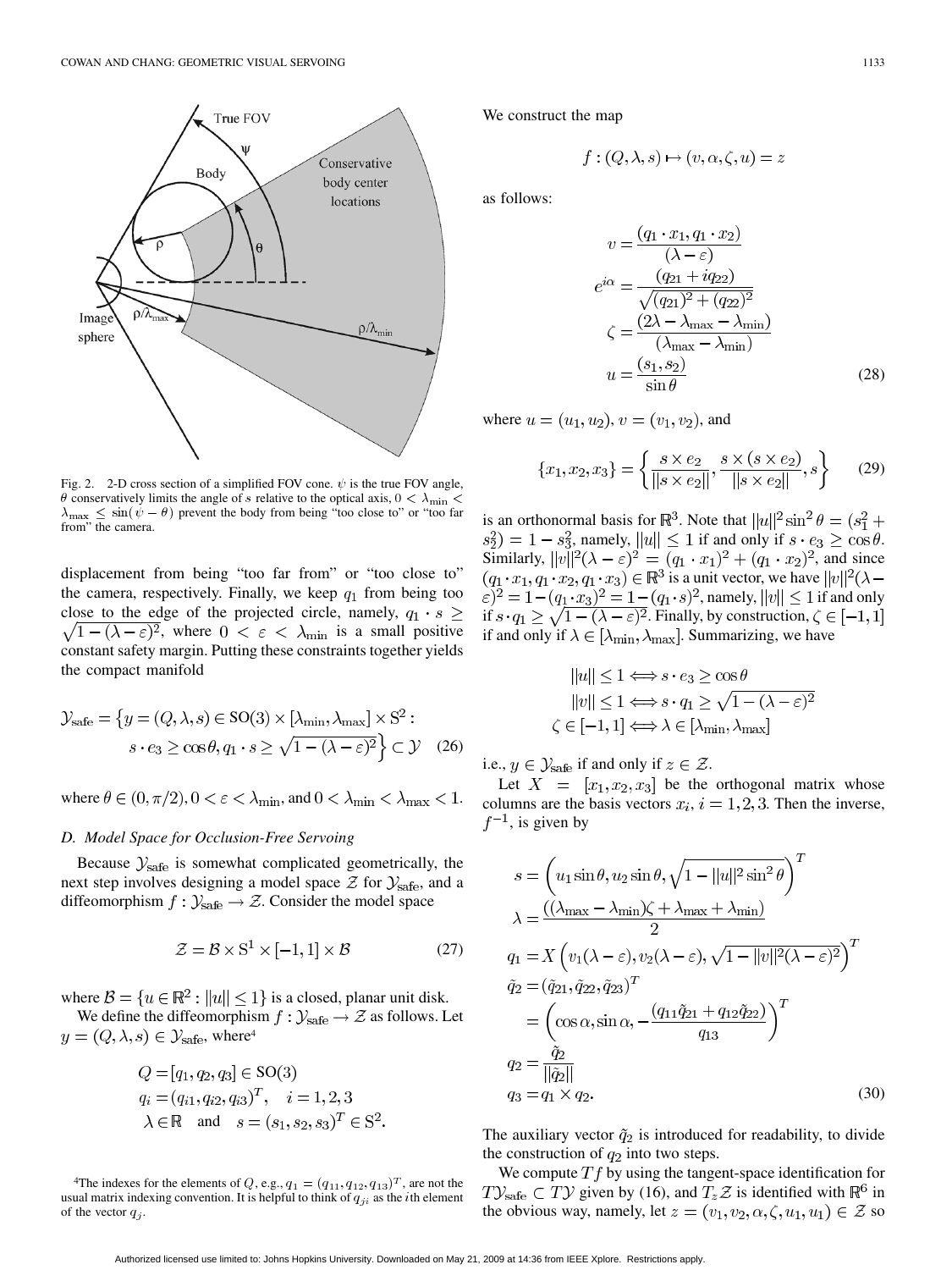that  $\dot{z} = (\dot{v}_1, \dot{v}_2, \dot{\alpha}, \dot{\zeta}, \dot{u}_1, \dot{u}_1) \in T_z \mathcal{Z} \simeq \mathbb{R}^6$ . Let  $F(y) = T_{\nu f}$ denote the Jacobian. Then, by direct computation

$$
F(y) = \begin{bmatrix} \frac{(q_1 \times x_1)^T}{\lambda - \varepsilon} & -\frac{q_1 \cdot x_1}{(\lambda - \varepsilon)^2} \\ \frac{(q_1 \times x_2)^T}{\lambda - \varepsilon} & -\frac{q_1 \cdot x_2}{(\lambda - \varepsilon)^2} \\ \frac{(q_2 \times (e_3 \times q_2))^T}{(\overline{q_{21})^2 + (q_{22})^2}} & 0 & \cdots \\ 0^T & \frac{2}{\lambda_{\text{max}} - \lambda_{\text{min}}} \\ 0^T & 0 \\ 0^T & 0 \\ \frac{(e_2 \times q_1 + q_1 \cdot x_1(x_1 \times e_2))^T}{(\lambda - \varepsilon)\varsigma} \\ \frac{x_1 \times q_1}{\lambda - \varepsilon} + \frac{e_2 \times (q_1 \times s) + q_1 \cdot x_2(x_1 \times e_2)}{(\lambda - \varepsilon)\varsigma} \\ 0^T & 0 \\ 0^T & \csc \theta e_1^T \end{bmatrix}
$$
(31)

where the  $x_i$ 's are given in (29) and  $\zeta = ||s \times e_2||$ .

*Remark:* Note that  $F(y)$  is a 6  $\times$  7 matrix. As explained in Section III, this arises from the representation of  $T_sS^2$ . It is worth noting that

$$
J(y) = F(y)C(y) \in \mathbb{R}^{6 \times 6}
$$
 (32)

full-rank matrix everywhere on  $Z$ , since f and c are both diffeomorphisms.

## *E. Navigation Function Construction*

There are no mutual constraints between the variables  $u, v, \zeta$ , and  $\alpha$ . In other words, the model space  $\mathcal Z$  is the simple Cartesian product of four simpler spaces:  $[-1, 1]$ ,  $S<sup>1</sup>$ , and two copies of  $B$ . Thus, we construct an NF on each space separately, and then compose the functions using the NF product defined in [[20\]](#page-10-0) to generate an NF on  $Z$ .

The basic construction of NFs followed below follows Rimon and Koditschek [[15\]](#page-10-0). For a given compact manifold with boundary  $X$ , we define two basic building blocks: a *goal function*,  $\gamma : \mathcal{X} \to [0, \infty)$ , possessing a unique minimum at a *goal point,*  $x^* \in \mathcal{X}$ , and an *obstacle function*,  $\beta : \mathcal{X} \to [0, \infty)$ that vanishes (only) on the boundary  $\partial X$ , which is treated as an obstacle set. These two building blocks are assembled to create a function  $\varphi : \mathcal{X} \to [0,1]$  as follows:

$$
\varphi := \frac{\gamma}{\gamma + \beta}.\tag{33}
$$

This construction ensures that  $\varphi$  is uniformly maximal on  $\partial \mathcal{X}$ . Each NF candidate must be examined on a case-by-case basis.

*1) NF on B*: The manifold  $\mathcal{B} := \{u \in \mathbb{R}^2 : ||u|| \le 1\}$  is the simplest form of a "sphere world," as defined by Koditschek and Rimon [[15\]](#page-10-0). We define goal and obstacle functions, respectively, as

$$
\gamma_1(u) := ||u - u^*||^2, \quad \beta_1(u) := 1 - ||u||^2
$$
 (34)

where  $u^* \in \mathcal{B}$  (the interior of  $\mathcal{B}$ ). The function  $\varphi_1 = \gamma_1/(\gamma_1 + \gamma_2)$  $\beta_1$ ), as defined in (33), is an NF [[15\]](#page-10-0).

2)  $NF$  on  $S^1$ : It is easy to show that

$$
\varphi_2(\alpha) = \frac{1}{2} \left( 1 - \cos(\alpha - \alpha^*) \right) \tag{35}
$$

is an NF on  $S<sup>1</sup>$ .

*3) NF on*  $[-1, 1]$ : Let  $\zeta \in [-1, 1]$ . Define goal and obstacle functions, respectively, as

$$
\gamma_3(\zeta) := (\zeta - \zeta^*)^2, \quad \beta_3(\zeta) := 1 - \zeta^2
$$
 (36)

where  $\zeta^* \in (-1,1)$  is the goal point. One can easily show that  $\varphi_3 = \gamma_3/(\gamma_3 + \beta_3)$ , as in (33), is an NF.

*4) Navigation Function Composition:* Let  $\varphi_1, \varphi_2$ , and  $\varphi_3$  be the NFs defined above, on the respective manifolds  $\mathcal{B}, S^1$ , and  $[-1, 1]$ , and let  $\sigma$  be the diffeomorphism  $\sigma(\chi) := \chi/(1 + \chi)$ . Then, according to [\[20](#page-10-0)], the function

$$
\widetilde{\varphi}(z) := \sigma \left( \kappa_1 \frac{\varphi_1(v)}{1 - \varphi_1(v)} + \kappa_2 \frac{\varphi_2(\alpha)}{1 - \varphi_2(\alpha)} + \kappa_3 \frac{\varphi_3(\zeta)}{1 - \varphi_3(\zeta)} + \kappa_4 \frac{\varphi_1(u)}{1 - \varphi_1(u)} \right) \quad (37)
$$

is an NF on the cross-product space  $\mathcal{Z} = \mathcal{B} \times S^1 \times [-1, 1] \times \mathcal{B}$ . The constants  $\kappa_i > 0$ ,  $i = 1, 2, 3, 4$  are free design gains, and can be used to tune system performance.

## V. 6-DOF SIMULATION EXPERIMENTS

We simulated a VS system in which a camera views a rigid collection of isolated feature points, and the image-plane diffeomorphism c of Section II serves as an *approximate* diffeomorphism. In other words, we interpret the projection of a set of feature points as if it were a "sphere with arrow."

Let  $P = [p_1, \ldots, p_N] \in \mathbb{R}^{3 \times N}$  denote a set of features expressed in the body frame as  $p_i^b$ , and in the camera frame as  $p_i^c = Rp_i^b + d, i = 1, \ldots, N$ . To approximate  $\lambda \in (0, 1)$ , we take half the distance between the two most mutually distant projected points, namely

$$
\lambda = \max_{i,j \in 1,...,N} \frac{\|\pi(p_i^c) - \pi(p_j^c)\|}{2}
$$
 (38)

where  $\pi$  is given in (1). To approximate s, we take the mean projected unit vector

$$
\breve{s} = \frac{\left(\frac{1}{N} \sum_{i=1}^{N} \pi (p_i^c)\right)}{\left\|\frac{1}{N} \sum_{i=1}^{N} \pi (p_i^c)\right\|}.
$$
\n(39)

To approximate the matrix  $Q$ , we approximate (9) with two features, say  $p_1$ ,  $p_2$ , together treated as the feature with arrow. Specifically, we let

$$
(\breve{q}_1, \breve{q}_2) = T^1 \pi (p_1, p_2 - p_1) \tag{40}
$$

and therefore

$$
\breve{q}_{1} = \frac{p_{1}^{c}}{||p_{1}^{c}||} \n\breve{q}_{2} = \frac{\Gamma_{\breve{q}_{1}}(p_{2}^{c} - p_{1}^{c})}{||\Gamma_{\breve{q}_{1}}(p_{2}^{c} - p_{1}^{c})||} \n\breve{q}_{3} = \breve{q}_{1} \times \breve{q}_{2}
$$
\n(41)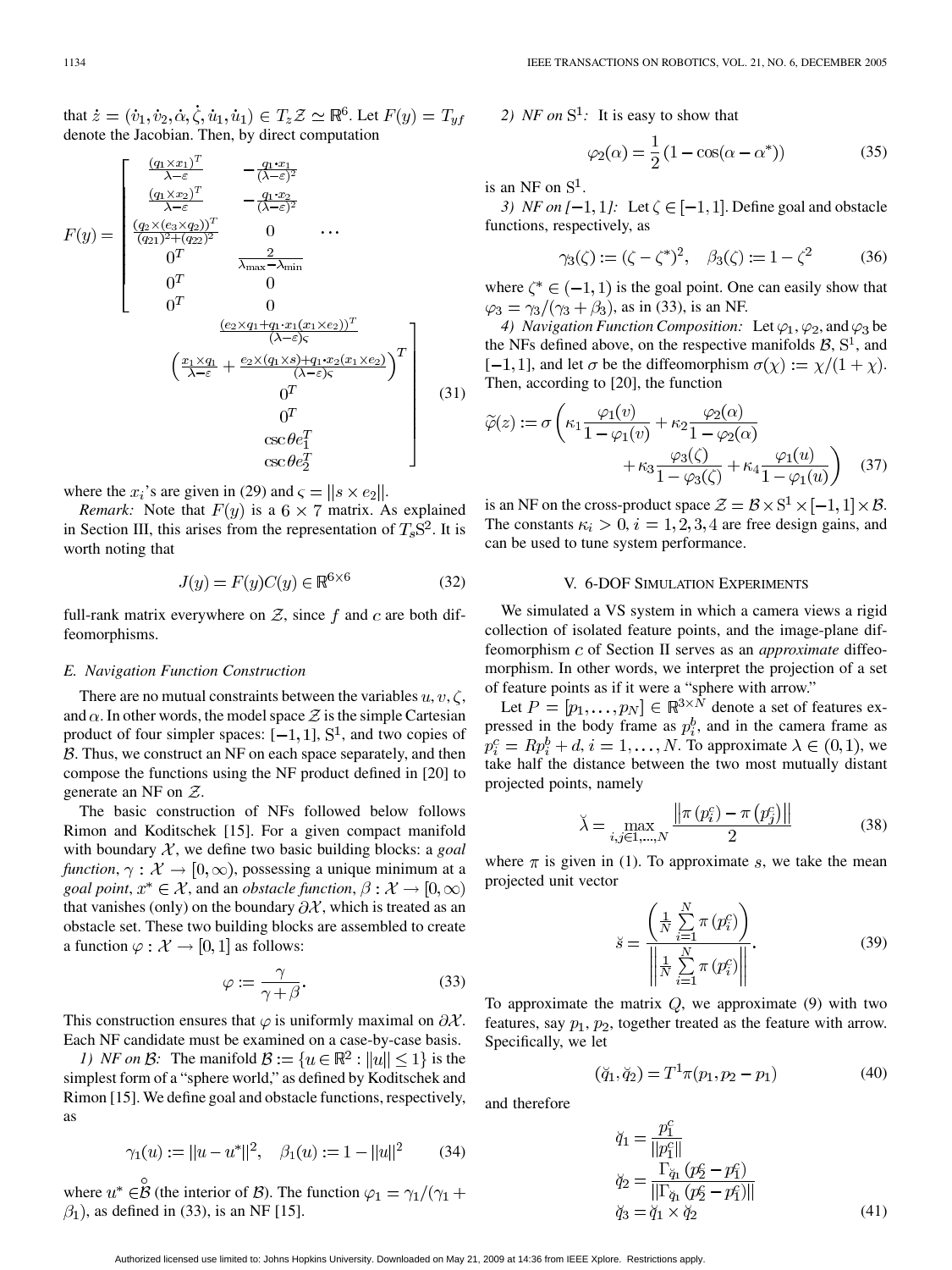

Fig. 3. Two typical experimental trials (Section V). The initial and desired views of the body are shown, together with the image-plane feature trajectories (left). In these trials, the initial and goal configurations differ by  $135^{\circ}-180^{\circ}$  of rotation around the camera optical axis. The normalized feature errors in  $Z$  (center) and the Cartesian error (right) are shown.

which generates the matrix  $\check{Q} = [\check{q}_1, \check{q}_2, \check{q}_3] \in SO(3)$ . The complete image measurement is given by  $\check{y} = (\check{Q}, \check{\lambda}, \check{s})$ , and the image-based control law (25) is approximated with D. O

$$
\begin{bmatrix} \boldsymbol{\omega} \\ \boldsymbol{v} \end{bmatrix} = - (F(\tilde{y})C(\tilde{y}))^{-1} \nabla \tilde{\varphi}(z) \Big|_{z=f(\tilde{y})}
$$
  

$$
\dot{R} = \hat{\boldsymbol{\omega}}R, \quad \dot{d} = \boldsymbol{\omega} \times d + \boldsymbol{v}.
$$
 (42)

Using Mathematica, we generated 250 trials with random visible initial and goal conditions, making a deliberate effort to test initial conditions near visibility boundaries. Also, each simulation used a set of six features, structured as follows:

$$
P^{b} = \begin{bmatrix} 0 & 0 & -\delta_{x} & -\delta_{x} & \delta_{x} & \delta_{x} \\ -\frac{1}{2} & \frac{1}{2} & -1 & 1 & 1 & -1 \\ -\delta_{z} & -\delta_{z} & 0 & 0 & 0 & 0 \end{bmatrix} \in \mathbb{R}^{3 \times 6}.
$$
 (43)

This structure of  $P$  was chosen to enable a systemic study of body geometries. We varied the feature parameters  $\delta_x$  between 0.2 and 1 to test different body aspect ratios, and tested  $\delta_z$  between 0 (corresponding to a planar object) and 1. Most choices of  $\delta_x$  and  $\delta_z$  were random, but we also hand-selected "bad" choices, such as  $\delta_x = 0.2$  and  $\delta_z = 0$ , so that the object was not at all spherical. We approximated  $\rho$  as the smallest radius sphere containing the points (which changes for each matrix  $P$ , as a function of  $\delta_x$  and  $\delta_z$ ). Note that for our control law, we only need to know  $\rho$ , not P. We set the gains  $\kappa_i = 1, i = 1, 2, 3, 4$ in the NF (37). We stopped each after 25 (simulated) seconds.<sup>5</sup> Fig. 3 depicts several simulations.

All simulations converged, even for planar objects. We also observed anecdotally that varying our estimate of  $\rho$  used in (42) by up to a factor of two did not impair convergence, though we leave more careful experimental and formal parametric robustness analyses as future work.

#### VI. CONCLUSION

We presented a global diffeomorphism from a large subset of configurations in SE(3), those that are *visible*, to an appropriately defined image space. Such constructions shed light on the geometry of occlusion-free servoing as well as provide a clear pathway to construct global, dynamical VS systems by using, for example, NFs, as done in this paper. Sensor-based representations of the configuration space also enables the control of underactuated and kinematically nonholonomic systems in sensor space [[21\]](#page-10-0), [[22\]](#page-10-0).

There are three important directions for future work: 1) designing diffeomorphisms on more natural feature constellations, for example, by formalizing the approximation made in Section V; 2) demonstrating, at least empirically, the robustness of this approach to camera intrinsic parameters; and 3) increasing the safe domain to be less conservative.

## APPENDIX I

## PROOF OF *PROPOSITION 1*

(Proof that  $c: \mathcal{V} \to \mathcal{I}$  is a diffeomorphism.) The proof proceeds in four parts. First, we show that  $c$  is smooth on  $V$ . Next, we show that  $c(V) \subset \mathcal{I}$ . Third, we show that c is bijective by explicitly computing its inverse  $c^{-1}$  on  $\mathcal I$ . Finally, we show that  $c^{-1}$  is smooth on  $\mathcal{I}$ .

# *A. The Function is Smooth*

The function  $c$  is composed of smooth functions away from the set where the arguments of  $\|\cdot\|^{-1}$  become zero. But those arguments are nonzero on  $V$ .

1) Equation (6) depends on  $||d||^{-1}$ . However,  $H \in \mathcal{V}$  implies  $||d|| > \rho$ .

<sup>5</sup>Note that convergence rates can be "sped up" or "slowed down" by tuning the gains  $\kappa_i$ , and by scaling the overall gradient in (42)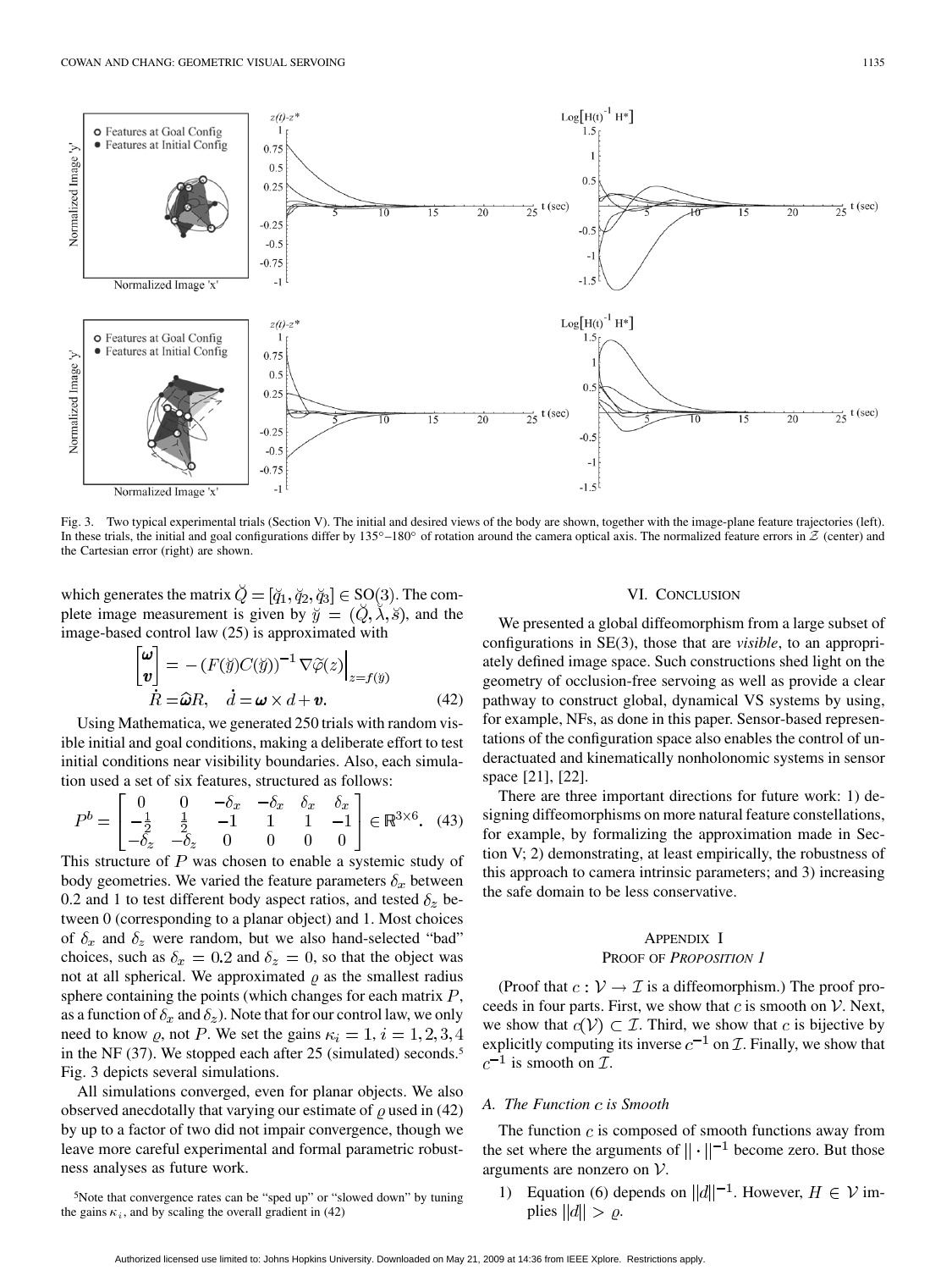- 2) Equation (9) depends on  $||d \varrho r_3||^{-1}$ . Visibility implies  $||d|| > \varrho$ , which, in turn, implies  $||d - \varrho r_3|| \geq ||d|| ||\varrho r_3|| = ||d|| - \varrho > 0.$
- 3) Equation (9) depends on  $\|\Gamma_{q_1}r_2\|^{-1}$ . This blows up if and only if  $q_1 = \pm r_2$ , i.e.,

$$
q_1 = \frac{d - \varrho r_3}{||d - \varrho r_3||} = \pm r_2
$$

and hence, from (8)

$$
\nu(H) = (d - \varrho r_3) \cdot r_3 = \pm ||d - \varrho r_3|| r_2 \cdot r_3 = 0
$$
  

$$
\implies H \notin \mathcal{V}.
$$

The contradiction implies  $\|\Gamma_{q_1} Ra^b\| > 0$  for  $H \in \mathcal{V}$ . Hence, c is smooth on  $V$ .

# *B. The Image of*  $V$  *is Contained in*  $I$

To see that  $c(\mathcal{V}) \subset \mathcal{I}$ , let  $(Q, \lambda, s) = c(H)$ . By construction of c, we have that  $(Q, \lambda, s) \in SO(3) \times (0, 1) \times S^2$ . To show that  $q_1 \cdot s > \sqrt{1 - \lambda^2}$ , note from (9) that

$$
q_1 \cdot s = \frac{(d - \varrho r_3) \cdot s}{\|d - \varrho r_3\|}
$$
  
= 
$$
\frac{\|d\| - \varrho s \cdot r_3}{\sqrt{\varrho^2 - 2d \cdot r_3 + \|d\|^2}}
$$
  
= 
$$
\frac{1 - \lambda \alpha}{\sqrt{1 - 2\lambda \alpha + \lambda^2}}
$$

where  $\alpha = s \cdot r_3$ . From (8),  $\alpha > \lambda$  to ensure  $\nu(H) > 0$ . Since the right-hand side reaches its minimum of  $\sqrt{1 - \lambda^2}$  for  $\alpha = \lambda$ , we have that  $q_1 \cdot s > \sqrt{1 - \lambda^2}$ .

# *C. The Function is Bijective*

Consider any  $H \in \mathcal{V}$ , with rotation  $R = [r_1 \ r_2 \ r_3]$  and translation d as usual. Let  $c(H) = (Q, \lambda, s) \in \mathcal{J}$ , where  $Q =$ [ $q_1$   $q_2$   $q_3$ ]. Given  $(\lambda, s)$ , recovering the translation from (7) is trivial, namely,  $d = c_1^{-1}(\lambda, s) \in \mathcal{R}_{\varrho}$ . Recovering the rotation from  $(Q, \lambda, s)$  requires a bit more care.

Consider the triangle defined by the camera and body origins,  $o_c$  and  $o_b$ , and the point on the surface of the sphere,  $b$ . Relative to the camera frame, the points  $o_c^c = 0$  and  $o_b^c = d$  are known, but  $b^c$  is unknown. However, since  $q_1 = \frac{b^c}{\vert b^c \vert \vert}$  is the projection of  $b$  to the image sphere, then

# $b^c = \beta q_1$ , for some (unknown)  $\beta \in \mathbb{R}$ .

Moreover, b lies on the surface of the spherical body of radius  $\rho$ centered at  $o_b$ . Let  $\phi$  denote the known angle between  $bo_c$  and  $\overline{\theta_b \theta_c}$ , given in the camera frame by

$$
\cos \phi = q_1 \cdot s > \sqrt{1 - \lambda^2} > 0 \Longrightarrow \phi \in \left[0, \frac{\pi}{2}\right).
$$

From the above, we know the lengths of two sides of the triangle  $o_c, o_b, b$ , namely  $||d|| = \varrho/\lambda$  and  $\varrho$ , one angle,  $\phi$ . From the law of cosines

$$
\beta^2 + ||d||^2 - 2\beta||d||\cos\phi = \varrho^2 \Longrightarrow \beta = \frac{\varrho}{\lambda}(\cos\phi)
$$

$$
+ \sigma\sqrt{\lambda^2 - \sin^2\phi}, \quad \text{where } \sigma = \pm 1.
$$

Since  $\cos \phi > \sqrt{1 - \lambda^2}$ , then  $\sin^2 \phi < \lambda^2$ , and thus there are two distinct, real solutions for  $\beta$ . Note that  $r_3 = (d - b)/\rho$ , and thus

$$
\nu(H) = b \cdot \frac{(d-b)}{\varrho}
$$
  
=  $\frac{(\beta ||d|| \cos \phi - \beta^2)}{\varrho}$   
=  $\left(\frac{\beta}{\lambda}\right) \left(\cos \phi - \frac{\lambda \beta}{\varrho}\right)$   
=  $\left(\frac{\beta}{\lambda}\right) \left(\cos \phi - (\cos \phi + \sigma \sqrt{\lambda^2 - \sin^2 \phi})\right)$   
=  $-\sigma \frac{\beta}{\lambda} \sqrt{\lambda^2 - \sin^2 \phi}.$ 

It is easy to show that  $\beta > 0$  for either choice of  $\sigma$ , hence, visibility implies  $\sigma = -1$ , allowing us to uniquely compute  $b = ||b||q_1$ , where

$$
||b|| = \frac{\varrho}{\lambda} (\cos \phi - \sqrt{\lambda^2 - \sin^2 \phi}).
$$
 (44)

Thus,  $r_3 = (d - b)/\varrho$ , where d and b are in terms of  $(Q, \lambda, s)$ . From (9),  $r_2 \in \text{span}\{q_1, q_2\}$ , namely

$$
r_2 = \alpha_1 q_1 + \alpha_2 q_2 \tag{45}
$$

for some  $\alpha_1$  and  $\alpha_2$ . Note from (9) that  $\alpha_2 > 0$ . Moreover,  $r_3 \cdot r_2 = 0$ , hence

$$
\underbrace{\begin{bmatrix} r_3^T & 0 & 0 \\ I & -q_1 & -q_2 \end{bmatrix}}_{\mathcal{A}} \begin{bmatrix} r_2 \\ \alpha_1 \\ \alpha_2 \end{bmatrix} = 0, \quad ||r_2|| = 1, \quad \alpha_2 > 0.
$$

To show that  $M \in \mathbb{R}^{4 \times 5}$  has a full rank, we show that M has no left null space. Suppose  $[a_1, a_2^T] \in \mathbb{R} \times \mathbb{R}^3$  satisfies  $[a_1, a_2^T]M =$ 0. Then we have  $a_2 \cdot q_1 = a_2 \cdot q_2 = 0$ . So,  $a_2 = k q_3$  for some number k. Hence, we have  $a_1r_3 + kq_3 = 0$ . Note that  $r_3$  and  $q_3$ are not collinear, because  $(r_3 \times q_3) \cdot q_2 = (r_3 \times (q_1 \times q_2)) \cdot q_2$  $= ((r_3 \cdot q_2)q_1 - (r_3 \cdot q_1)q_2) \cdot q_2 = r_3 \cdot q_1 = \beta \nu(H) >$ 0, and therefore,  $a_1 = k = 0$ . Hence,  $[a_1, a_2] = 0$ , so M has a full rank. Since  $M$  is full rank, it has a 1-D right null space. Hence, there are two possible solutions to  $Mv = 0$  for  $r_2, \alpha_1, \alpha_2$  subject to  $||r_2|| = 1$ ; the ambiguity is eliminated, since  $\alpha_2 > 0$ .

Combining the above computations yields the unique inverse to  $c$ 

$$
c^{-1} : (Q, \lambda, s) \mapsto H = \begin{bmatrix} r_1 & r_2 & r_3 & d \\ 0 & 0 & 0 & 1 \end{bmatrix}, \text{ where}
$$
  
\n
$$
r_3 = \frac{1}{\lambda} \left( s - (\cos \phi - \sqrt{\lambda^2 - \sin^2 \phi}) q_1 \right)
$$
  
\n
$$
r_2 = \frac{\left( q_2 - \frac{r_3 \cdot q_2}{r_3 \cdot q_1} q_1 \right)}{\left\| q_2 - \frac{r_3 \cdot q_2}{r_3 \cdot q_1} q_1 \right\|}
$$
  
\n
$$
r_1 = r_2 \times r_3 \text{ and } d = \frac{\varrho}{\lambda} s.
$$
 (46)

Authorized licensed use limited to: Johns Hopkins University. Downloaded on May 21, 2009 at 14:36 from IEEE Xplore. Restrictions apply.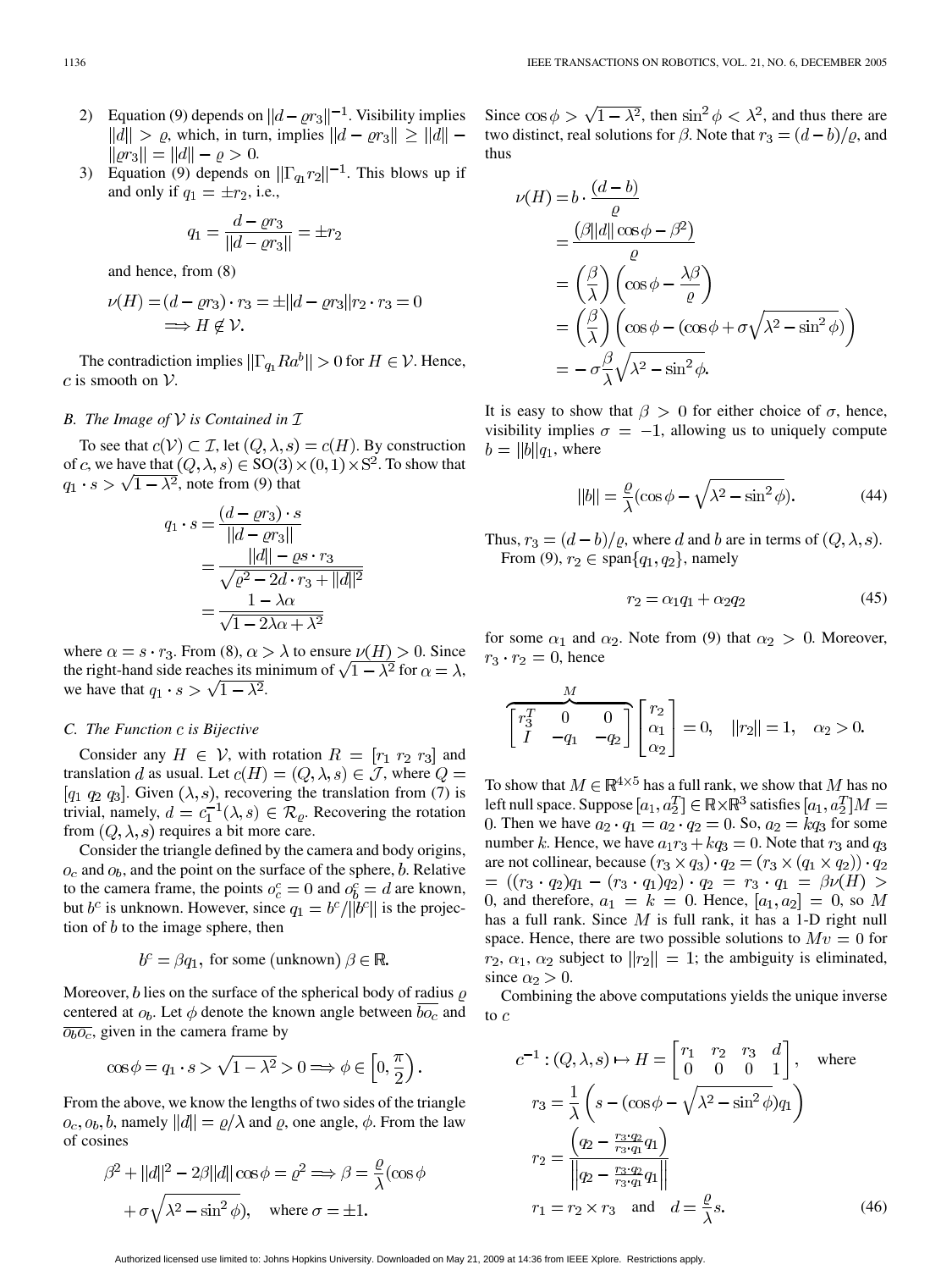# *D.* The Function  $c^{-1}$  is Smooth

Finally, we need to show that  $c^{-1}$  is smooth. However,  $c^{-1}$  is composed of smooth functions. There are two caveats.

- 1) Equations involving  $1/\lambda$ . This is fine, since  $0 < \lambda < 1$ .
- 2) Equation for  $r_2$ . First, note that  $r_3 \cdot q_1 = r_3 \cdot b / ||b|| =$  $\nu(H)/||b|| > 0$ . Also, since  $q_2$  and  $q_1$  are linearly independent, the denominator can never be zero, so this equation is smooth on  $\mathcal{I}$ .

Hence,  $c^{-1}$  is smooth, and c is a diffeomorphism  $V \simeq \mathcal{I}$ .  $\blacksquare$ 

# APPENDIX II IMAGE JACOBIAN

To compute the image Jacobian matrix given by (18), we compute  $\xi = (\dot{Q}Q^{-1})^{\vee}$ ,  $\dot{\lambda}$ , and  $\dot{s}$ , in terms of  $(Q, \lambda, s)$  and  $(\boldsymbol{\omega},\boldsymbol{v})$ .

*A. Computation of*

Recall

$$
\dot{d} = \boldsymbol{\omega} \times d + \boldsymbol{v} \tag{47}
$$

where  $\boldsymbol{\omega} = (\dot{R}R^{-1})^{\vee}$ . Since  $\lambda = \varrho/||d||$ , we have

$$
\dot{\lambda} = -\frac{\varrho}{\|d\|^3} d \cdot \dot{d} = -\frac{\lambda^2}{\varrho} s \cdot \mathbf{v}.
$$
 (48)

*B. Computation of*

Recall  $s = d/||d||$ . Equation (47) implies

$$
\dot{s} = -s \times \boldsymbol{\omega} + \frac{\lambda}{\varrho} (I - ss^T) \boldsymbol{v}.
$$
 (49)

*C. Computation of*  $\xi = (\dot{Q}Q^{-1})^{\vee}$ 

For simplicity, we will first compute  $Q^{-1}\dot{Q}$ , and then use the property

$$
Sx = (S\hat{x}S^{-1})^{\vee} \quad \forall S \in \text{SO}(3), \quad x \in \mathbb{R}^3
$$

to compute

$$
\xi = Q(Q^{-1}\dot{Q})^{\vee}.
$$
 (50)

Proceeding in this manner, we have

$$
Q^{-1}\dot{Q} = \begin{bmatrix} 0 & q_1 \cdot \dot{q}_2 & q_1 \cdot \dot{q}_3 \\ q_2 \cdot \dot{q}_1 & 0 & q_2 \cdot \dot{q}_3 \\ q_3 \cdot \dot{q}_1 & q_3 \cdot \dot{q}_2 & 0 \end{bmatrix}
$$

which implies

$$
(Q^{-1}\dot{Q})^{\vee} = (-q_2 \cdot \dot{q}_3, -q_3 \cdot \dot{q}_1, q_2 \cdot \dot{q}_1)^T.
$$
 (51)

It follows that we need to compute the three quantities  $q_2 \cdot \dot{q}_1$ ,  $q_3 \cdot \dot{q}_1$ ,  $q_2 \cdot \dot{q}_3$  in terms of  $\omega$  and  $\upsilon$  in order to get an expression of  $\xi$  in terms of  $\omega$  and v. We remark that we chose  $q_2 \cdot \dot{q}_1$ ,  $q_3 \cdot \dot{q}_1$ ,  $q_2 \cdot \dot{q}_3$  rather than the other possible three quantities, because the involved computation is relatively simple.

Let us first compute  $\dot{q}_1$ . Recall

$$
q_1 = \frac{(d - \varrho r_3)}{||b||}
$$

where  $b = d - \varrho r_3$ . From (47) and  $\dot{r}_3 = \omega \times r_3$ , it follows:

$$
\dot{q}_1 = \frac{1}{\|b\|} (\dot{d} - \varrho \dot{r}_3) + (d - \varrho r_3) \frac{d}{dt} (\|b\|^{-1})
$$
  
=  $\omega \times q_1 + \frac{1}{\|b\|} \mathbf{v} + A q_1$  (52)

where  $A = ||b||(d/dt)(||b||^{-1})$ . From (52), it follows:

$$
q_2 \cdot \dot{q}_1 = q_3 \cdot \boldsymbol{\omega} + \frac{1}{\|b\|} q_2 \cdot \boldsymbol{v}
$$
 (53)

$$
q_3 \cdot \dot{q}_1 = -q_2 \cdot \boldsymbol{\omega} + \frac{1}{\|\boldsymbol{b}\|} q_3 \cdot \boldsymbol{v}.\tag{54}
$$

We now compute  $q_2 \cdot \dot{q}_3$ . Recall

$$
r_2 = \frac{q_2 - \delta q_1}{\|q_2 - \delta q_1\|}, \quad \delta := \frac{r_3 \cdot q_2}{r_3 \cdot q_1}.
$$
 (55)

This implies

$$
||q_1 \times r_2|| = \frac{1}{||q_2 - \delta q_1||} \\
= \frac{1}{\sqrt{1 + \delta^2}} \\
q_1 \cdot r_2 = -\frac{\delta}{\sqrt{1 + \delta^2}}\n\tag{56}
$$

which will be used later in computations. From  $(55)$ , we have  $q_3 = q_1 \times q_2 = (q_1 \times r_2)/||q_1 \times r_2||$ . It follows:

$$
\dot{q}_3 = \frac{1}{\|q_1 \times r_2\|} (\dot{q}_1 \times r_2 + q_1 \times \dot{r}_2) + Bq_3 \tag{57}
$$

where  $B = ||q_1 \times r_2|| \left( \frac{d}{dt} \right) (||q_1 \times r_2||^{-1})$ . Hence

$$
q_2 \cdot \dot{q}_3 = (1 + \delta^2)^{\frac{1}{2}} (r_2 \cdot (q_2 \times \dot{q}_1) - \dot{r}_2 \cdot q_3)
$$
  
=  $(1 + \delta^2)^{\frac{1}{2}} (r_2 \cdot (q_2 \times \dot{q}_1) + r_2 \cdot \dot{q}_3)$  (58)

where in the second equality, we used the fact that  $r_2 \cdot q_3 = 0$ from (55) implies  $r_2 \cdot \dot{q}_3 = -\dot{r}_2 \cdot q_3$ .

Using (52), we have

$$
r_2 \cdot (q_2 \times \dot{q}_1) = -(q_1 \cdot r_2)(q_2 \cdot \omega) + \frac{1}{||b||} (r_2 \times q_2) \cdot \mathbf{v}
$$
  
= -(q\_1 \cdot r\_2)(q\_2 \cdot \omega)  

$$
-\frac{\delta}{||b||\sqrt{1+\delta^2}} (q_3 \cdot \mathbf{v})
$$
(59)

where we used  $r_2 \times q_2 = -\delta(1+\delta^2)^{-1/2}q_3$ , which comes from (55) and (56).

From (57), 
$$
r_2 \cdot q_3 = 0
$$
 and  $\dot{r}_2 = \boldsymbol{\omega} \times r_2$ , we get

$$
r_2 \cdot \dot{q}_3 = \frac{1}{||q_1 \times r_2||} q_1 \cdot ((\boldsymbol{\omega} \cdot r_2) r_2 - \boldsymbol{\omega})
$$
  
= 
$$
\frac{1}{||q_1 \times r_2||} q_1 \cdot (||q_1 \times r_2|| (q_2 \cdot \boldsymbol{\omega} - \delta q_1 \cdot \boldsymbol{\omega}) r_2 - \boldsymbol{\omega})
$$
  
= 
$$
(q_1 \cdot r_2)(q_2 \cdot \boldsymbol{\omega}) - \frac{(q_1 \cdot \boldsymbol{\omega})}{\sqrt{1 + \delta^2}}
$$
(60)

where we used (55) in the second equality, and (56) in the third equality.

Plugging (59), (60), and (56) into (58), we get

$$
q_2 \cdot \dot{q}_3 = -q_1 \cdot \boldsymbol{\omega} - \frac{\delta}{\|\boldsymbol{b}\|} q_3 \cdot \boldsymbol{v}
$$
 (61)